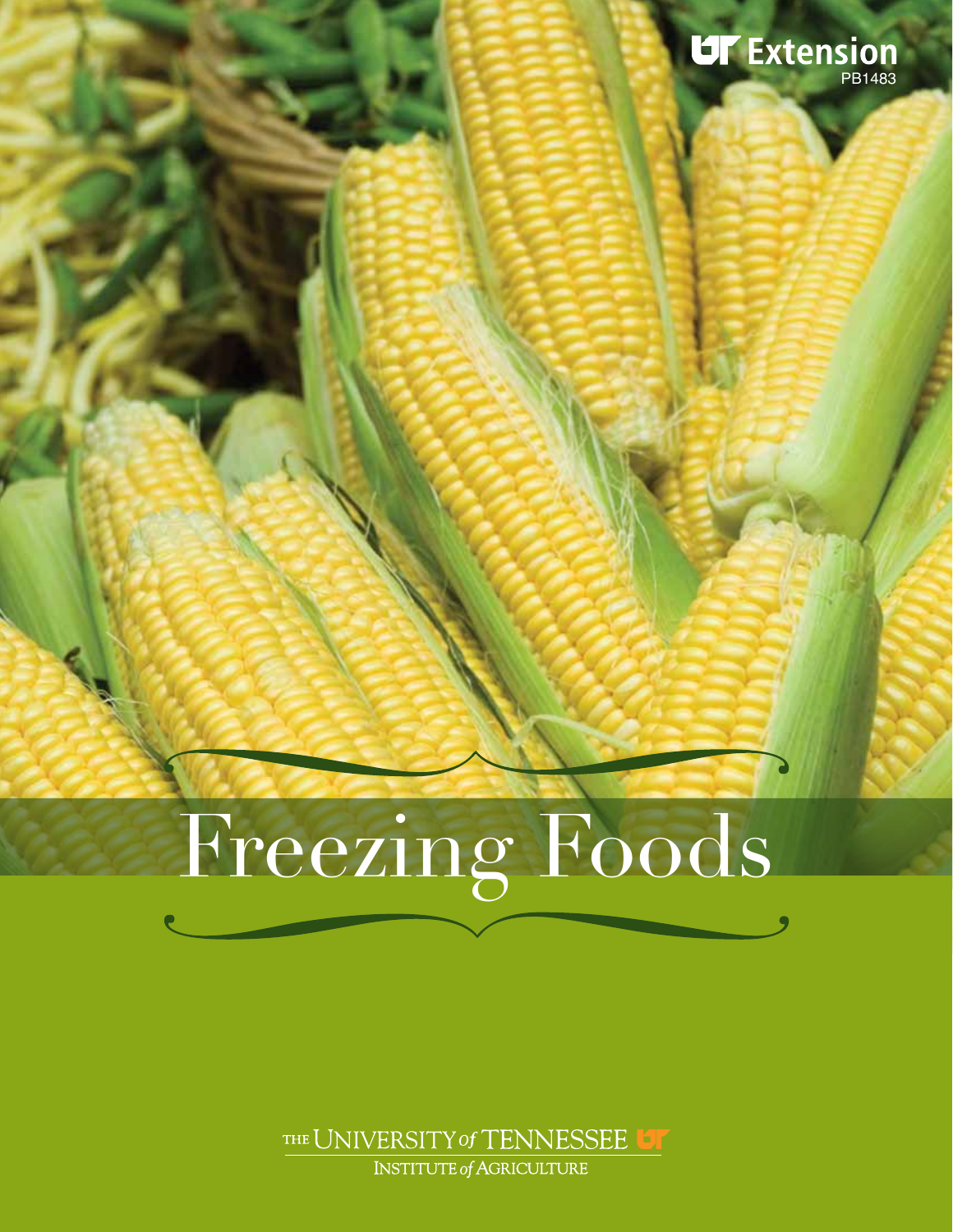# FREEZING FOODS



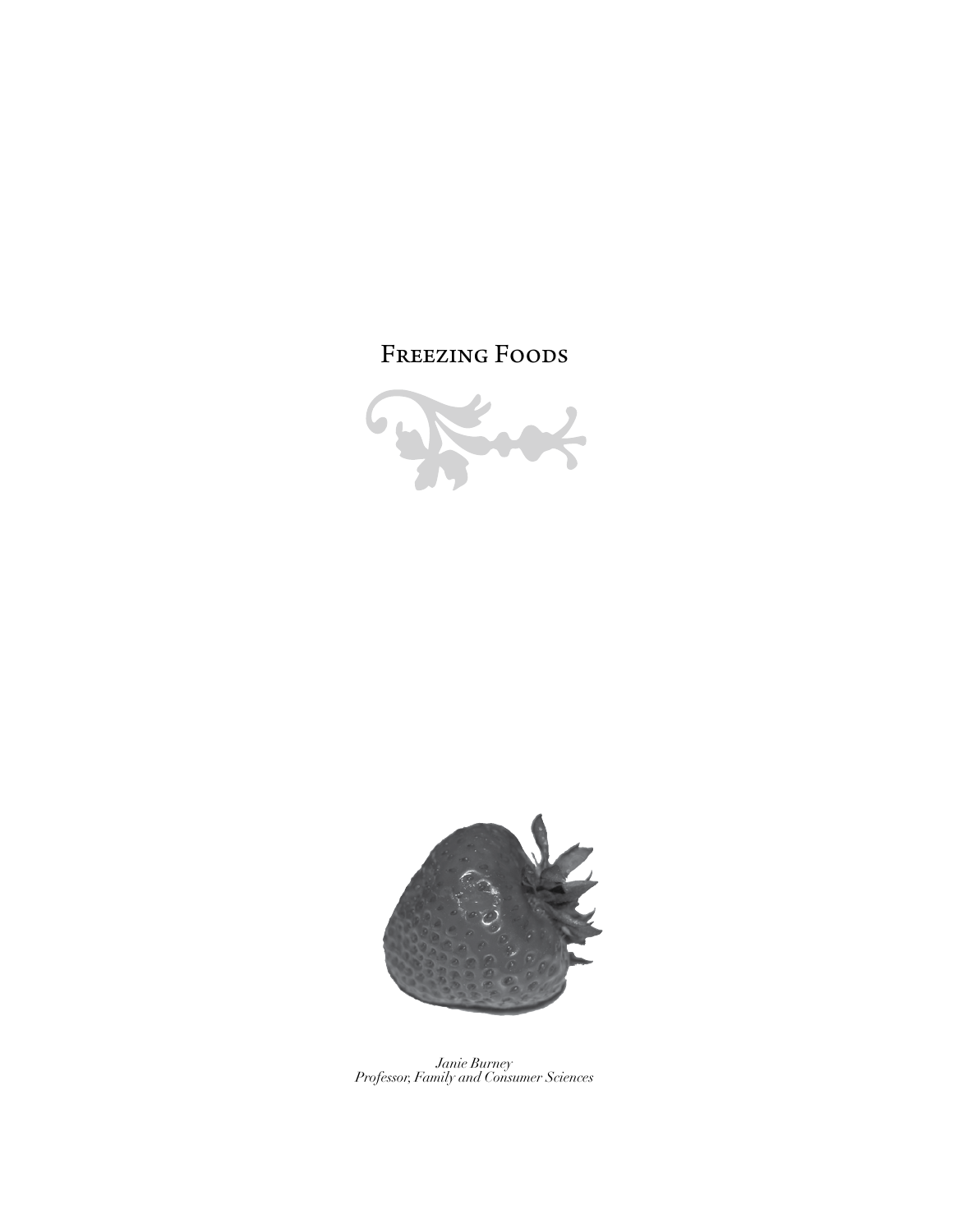#### **Advantages of Freezing**

Freezing is the home food preservation method that best preserves nutrients, flavors and colors, although canning is not far behind. Used properly, home freezing has many advantages:

- saves time, work and money
- is an easy method of preserving food
- can simplify meal preparation
- provides available foods for quick service
- supplies seasonal or favorite foods year-round
- permits fewer shopping trips
- allows stocking up on special sales when prices are low

#### **Freezing Quality Foods**

The foods you freeze should be top quality, free from blemishes and suitable for freezing. The fresher the product, the more satisfactory the frozen product will be. Freezing cannot improve the flavor or quality of food.

Freezing temporarily stops the growth of spoilage organisms, but may not kill them. Once frozen foods thaw, surviving organisms grow. Fruits and vegetables must be washed before freezing to remove garden soil, which is a source of bacteria. Bacterial contamination of the food can be avoided by personal cleanliness and by using clean equipment and clean working surfaces.



\*USDA Keeping Food Safe to Eat, Home & Garden Bulletin, #182.

\*\*Do not store raw meats for more than 5 days or poultry, fish or ground meat for more than 2 days in the refrigerator.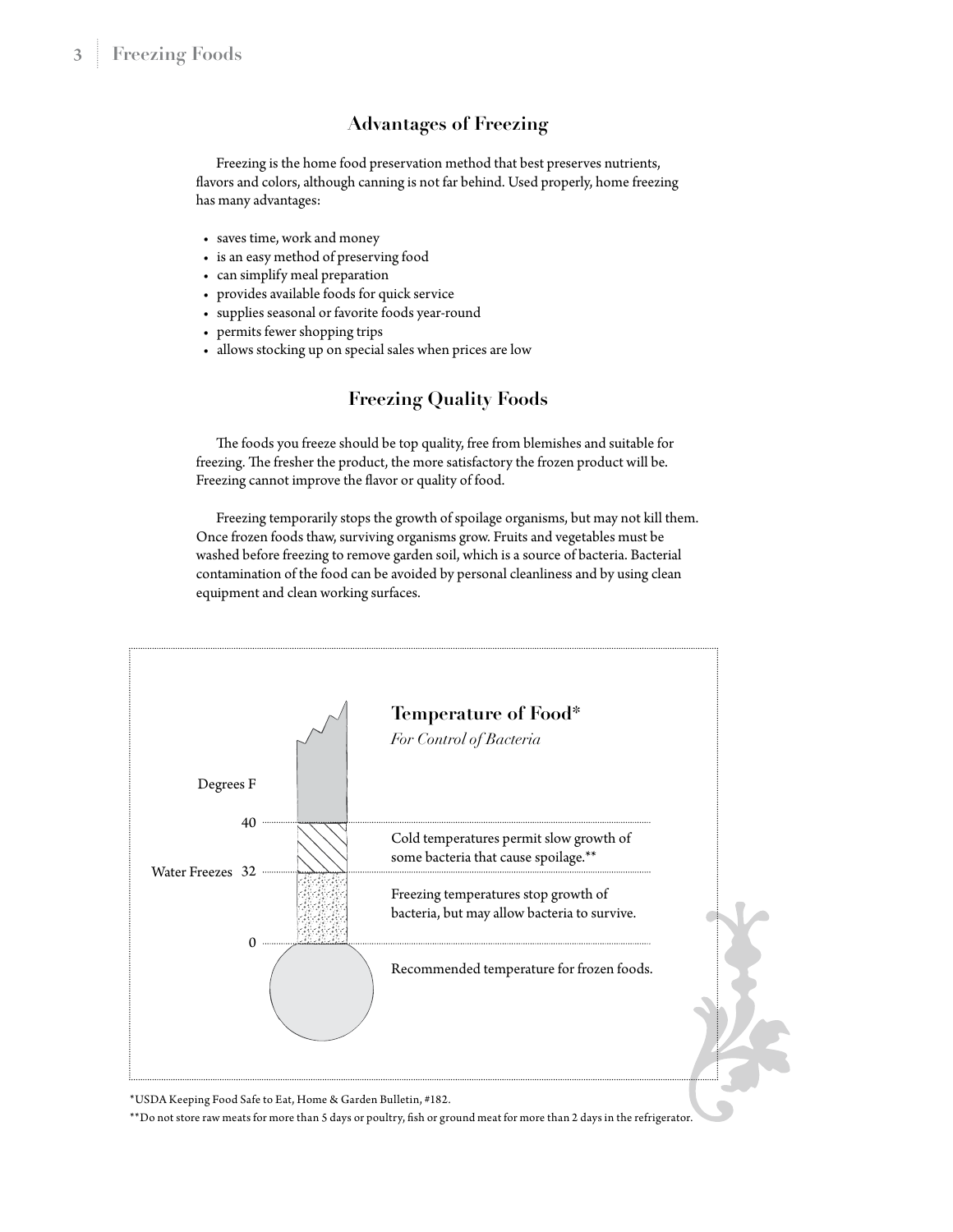To safeguard the nutritive quality, as well as the flavor and texture of the foods you freeze, freeze food quickly at the lowest temperature possible. This will insure that the ice crystals formed will be small, causing minimum damage to the cellular structure of food. The size and temperature of your freezer and the amount of food placed in the freezer in a single day determine how fast the food will freeze.

- To encourage more rapid freezing, set the freezer temperature to -10 F or lower about 24 hours in advance of freezing a large quantity of food.
- Freeze foods as soon as they are packaged and sealed.
- Don't freeze more than two pounds of food per cubic foot of freezer capacity per day. Overloading slows down the freezing rate and causes excessive softening of thawed fruits and vegetables.
- Place unfrozen foods in the quick-freeze section of the freezer or spread packages out in the freezer so they will freeze as rapidly as possible.
- Individually quick-freeze some foods. Diced or bite-sized food pieces and small fruits may be placed one layer deep on cookie sheets, frozen uncovered four to six hours, then quickly packaged and sealed. These individually quick-frozen foods may be poured from their package without thawing.

#### **Baby Foods**

Freezing is an option for types of baby foods not recommended for canning. Pureed vegetables and meats cannot be canned safely because of their density, but they may be frozen. Unseasoned foods may be pureed and frozen in an ice cube tray for convenient portion size and then packaged in a freezer container.

#### **Foods Not Recommended for Freezing**

Although the list of freezable foods is long, some foods should not be frozen:

- hard-cooked eggs whites become tough and rubbery
- mayonnaise and other salad dressings separate during freezing
- salad greens and other raw salad ingredients (radishes, cucumber, onions) lose crispness and develop off-flavors
- sandwiches containing foods listed above
- cream pie fillings and custards separate and become watery
- raw potatoes may darken, undergo texture changes and become mealy
- gelatin salads or deserts weep
- unbaked cake batter fails to rise properly
- sour cream separates when frozen alone; combine it with other ingredients (sugar, cream cheese) and then freeze
- meringue shrinks; becomes tough and gummy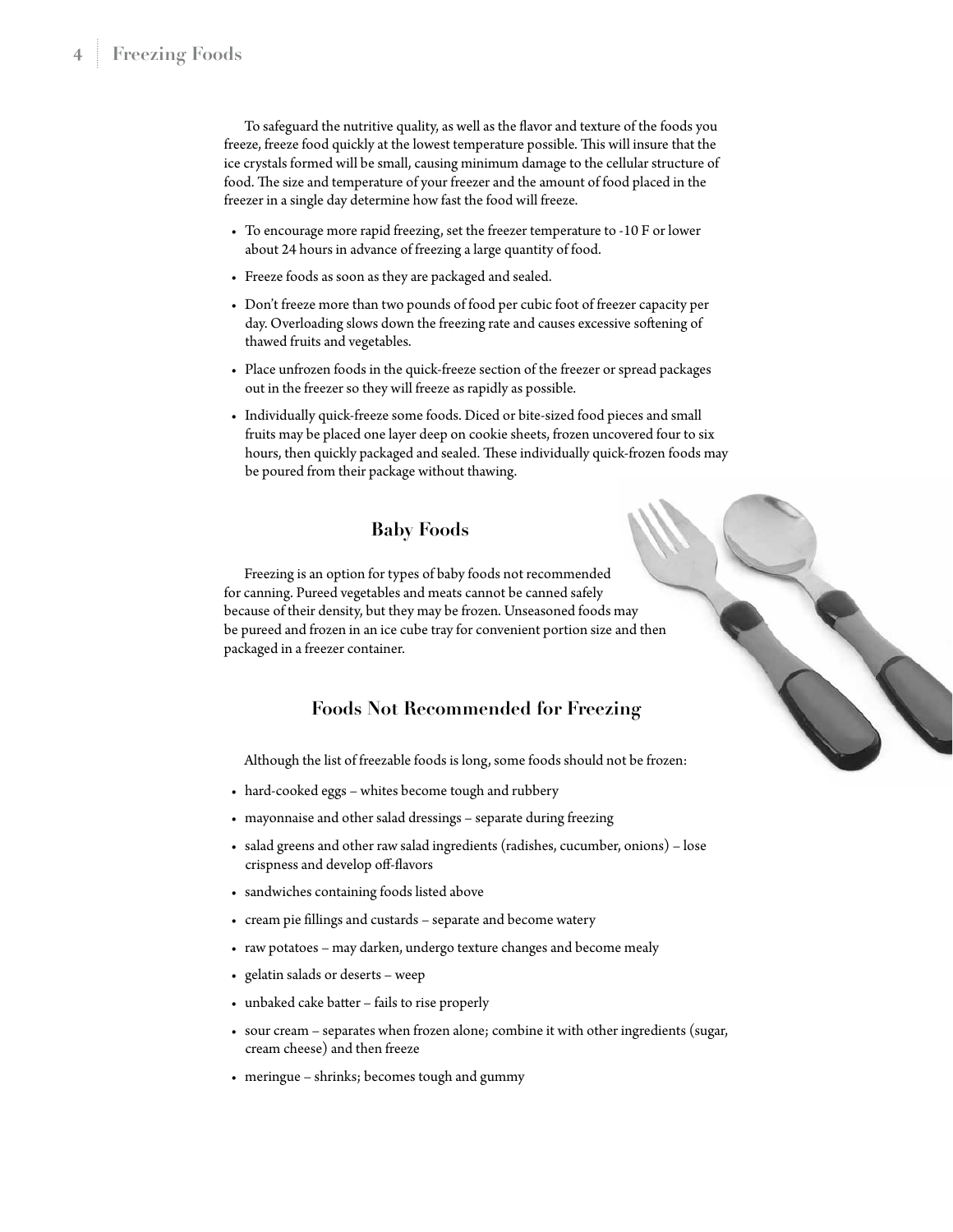- sage, black pepper, cloves, artificial vanilla flavoring, basic and chives develop bitter flavors
- uncooked garlic and onions become strong-flavored
- cake icings made with egg whites become frothy and weep
- most fried foods lose crispness (exceptions are commercially frozen foods)
- sauces, gravies, pie fillings and puddings tend to separate and appear curdled

#### **Washing**

All fruits and vegetables to be frozen should be washed thoroughly. Cleanse by rinsing in several changes of clean water. Most berries require only one gentle rinse. Do not let fruits or vegetables soak in water. Soaking will remove valuable vitamins and minerals.

Washing will:

- decrease the number of microorganisms
- remove surface dirt
- decrease pesticide residues
- remove insects, eggs and larvae
- increase the visibility of bruises so they may be trimmed out

#### **Preventing Discoloration**



Some fruits, such as peaches, nectarines, apples, pears and apricots, darken quickly when exposed to air and during freezing. They may also lose flavor when thawed. The cut surface of the fruit contains enzymes, which, when exposed to air, cause browning. Prepare only small quantities of fruit at a time if it is a

fruit that darkens rapidly. Listed below are several ways to prevent darkening of fruit.

ASCORBIC ACID (VITAMIN C) is effective in preventing discoloration in most fruits. It adds nutritive value as well. Ascorbic acid in tablet, crystalline or powdered form is available at many pharmacies or where freezing supplies are sold. Tablets should be crushed so they will dissolve easily. An effective solution can be made by dissolving 1500 milligrams of vitamin C (three 500 milligram tablets) in one-half gallon (2 quarts) of water. Leaving fruit in this solution for two minutes will prevent discoloration.

In SYRUP OR LIQUID PACKS - Add powdered or crushed ascorbic acid to cold syrup shortly before using. Stir it in gently so you do not stir in air. Keep syrup refrigerated.

**In Sugar or Dry Packs** – Dissolve the ascorbic acid in two to three tablespoons of cold water and sprinkle dissolved ascorbic acid over fruit just before adding sugar.

ASCORBIC ACID MIXTURES - Special anti-darkening preparations made of ascorbic acid mixed with sugar or with sugar and citric acid are on the market. Fruit Fresh $^\circ$  and Mrs. Wages Fresh Fruit Preserver $^\circ$  are examples of these products. Follow the directions on the package.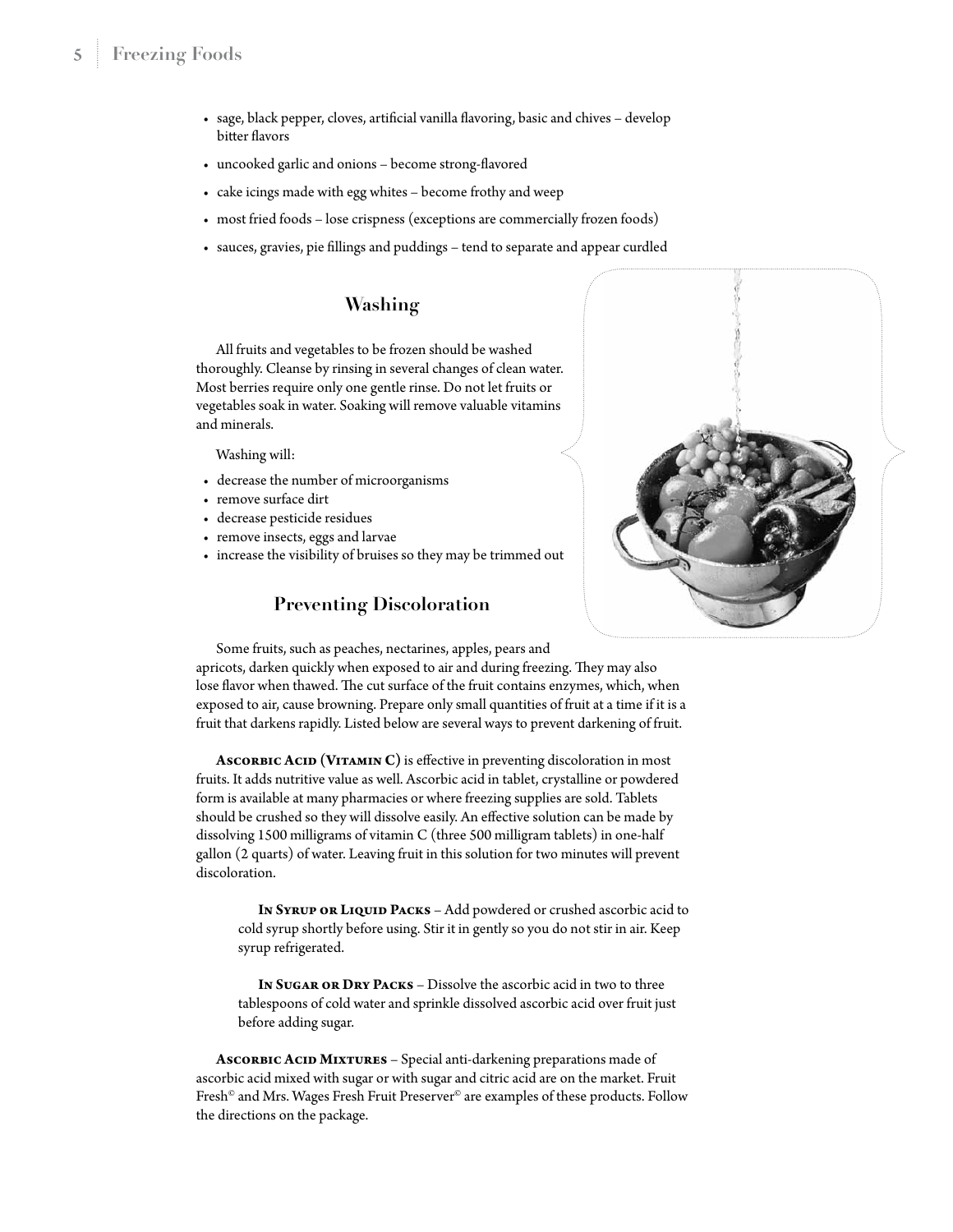**LEMON JUICE** – is sometimes used in place of ascorbic acid; however, lemon juice has little anti-darkening effect unless used undiluted and can mask natural fruit flavors.

A salt-and-vinegar solution is not recommended to prevent darkening of light fruits. While it does help to prevent the browning reaction, the fruit will eventually lose its light color and become somewhat gray in appearance. The salt or vinegar may also cause undesirable flavor changes. Salt adds unnecessary sodium to the fruit.

#### **Blanching**

With the exception of green pepper and onions, vegetables maintain better quality during freezer storage if they are blanched (heated enough to destroy enzymes) before freezing.

Why Blanch Vegetables?

- Blanching slows or stops the action of enzymes that can cause loss of flavor, color, texture and nutrients
- Blanching further cleanses the surface of dirt and organisms
- Blanching wilts or softens vegetables and makes filling the container easy

Blanching time is crucial and varies among vegetables and sizes of food pieces. Under-blanching stimulates the activity of enzymes and is worse than no blanching. Over-blanching causes an unnecessary loss of flavor, color, vitamins and minerals.

While blanching is done before freezing most vegetables, some vegetables are very dense and should be thoroughly cooked before freezing. Examples are beets, pumpkin, winter squash (acorn, Hubbard, butternut, turban), sweet potatoes and white potatoes (twice-baked or re-stuffed baked potatoes and mashed potatoes).

#### **Water Blanching**

Submerging vegetables in boiling water is the best way to blanch before freezing. You can buy a pot specifically for blanching or make your own using a large pot with a lid and a wire basket.

Use one gallon water for each pound of prepared vegetables. Put the vegetable in a blanching basket and lower into vigorously boiling water. Place a lid on the blancher. The water should return to boiling within 1 minute. If it does not, you are using too much vegetable for the amount of water. Begin to count time as soon as the water returns to a boil and keep the heat high for the length of time required. Cool vegetables immediately at the end of blanching time by removing the basket from the boiling water and plunging it into cool water (60 degrees F or below). To keep the water cool, change it frequently and use ice as needed. About 1 pound of ice will work for each pound of vegetable. Cool for the same amount of time you blanch the vegetables.

Blanching times for individual vegetables are listed on the following pages.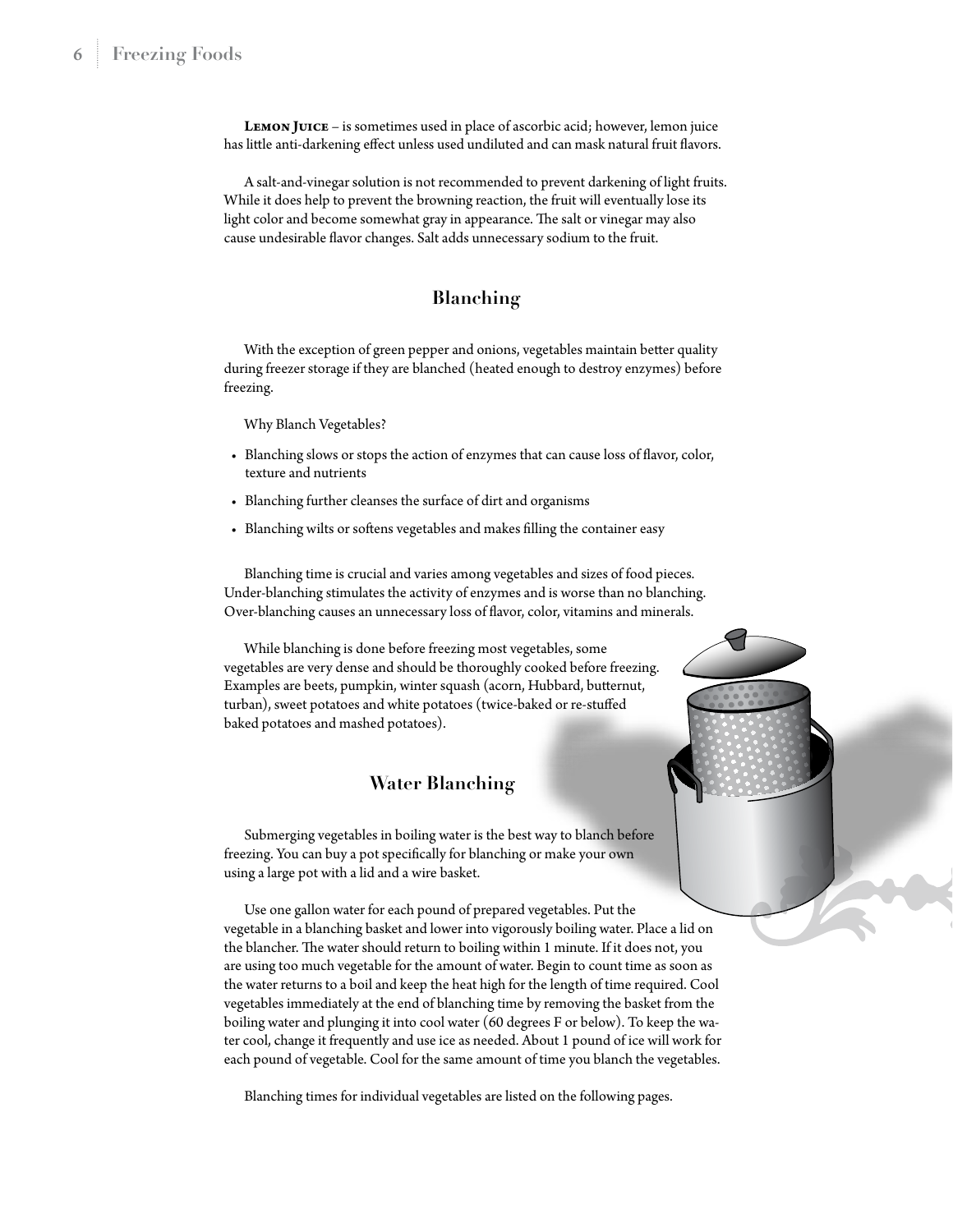| <b>BLANCHING TIMES FOR INDIVIDUAL VEGETABLES</b>                                                                                                  |                                             |  |  |  |
|---------------------------------------------------------------------------------------------------------------------------------------------------|---------------------------------------------|--|--|--|
| Vegetable                                                                                                                                         | <b>Blanching Time</b><br>( <i>minutes</i> ) |  |  |  |
| Artichoke–Globe<br>(Hearts)                                                                                                                       | 7                                           |  |  |  |
| Artichoke–Jerusalem                                                                                                                               | $3 - 5$                                     |  |  |  |
| Asparagus<br>Small Stalk<br>Medium Stalk<br>Large Stalk                                                                                           | 2<br>3<br>4                                 |  |  |  |
| Beans-Snap, Green, or Wax                                                                                                                         | 3                                           |  |  |  |
| Beans-Lima, Butter or Pinto<br>Small<br>Medium<br>Large                                                                                           | 2<br>3<br>4                                 |  |  |  |
| Beets                                                                                                                                             | cook                                        |  |  |  |
| <b>Broccoli</b><br>(flowerets 11/2 inches across)<br>Steamed                                                                                      | 3<br>5                                      |  |  |  |
| <b>Brussel Sprouts</b><br>Small Heads<br>Medium Heads<br>Large Heads                                                                              | 3<br>$\overline{4}$<br>5                    |  |  |  |
| Cabbage or Chinese Cabbage<br>(shredded)                                                                                                          | $1\frac{1}{2}$                              |  |  |  |
| Carrots<br>Small<br>Diced, Sliced or Lengthwise Strips                                                                                            | 5<br>2                                      |  |  |  |
| Cauliflower<br>(flowerets, 1 inch across)                                                                                                         | 3                                           |  |  |  |
| Celery                                                                                                                                            | Ś                                           |  |  |  |
| Corn<br>Corn-on-the-cob<br>Small Ears<br>Medium Ears<br>Large Ears<br>Whole Kernel or Cream Style<br>(ears blanched before cutting corn from cob) | 7<br>9<br>11<br>$\overline{4}$              |  |  |  |
| Eggplant                                                                                                                                          | $\overline{4}$                              |  |  |  |
| Greens<br>Collards<br>All Other                                                                                                                   | 3<br>$\overline{2}$                         |  |  |  |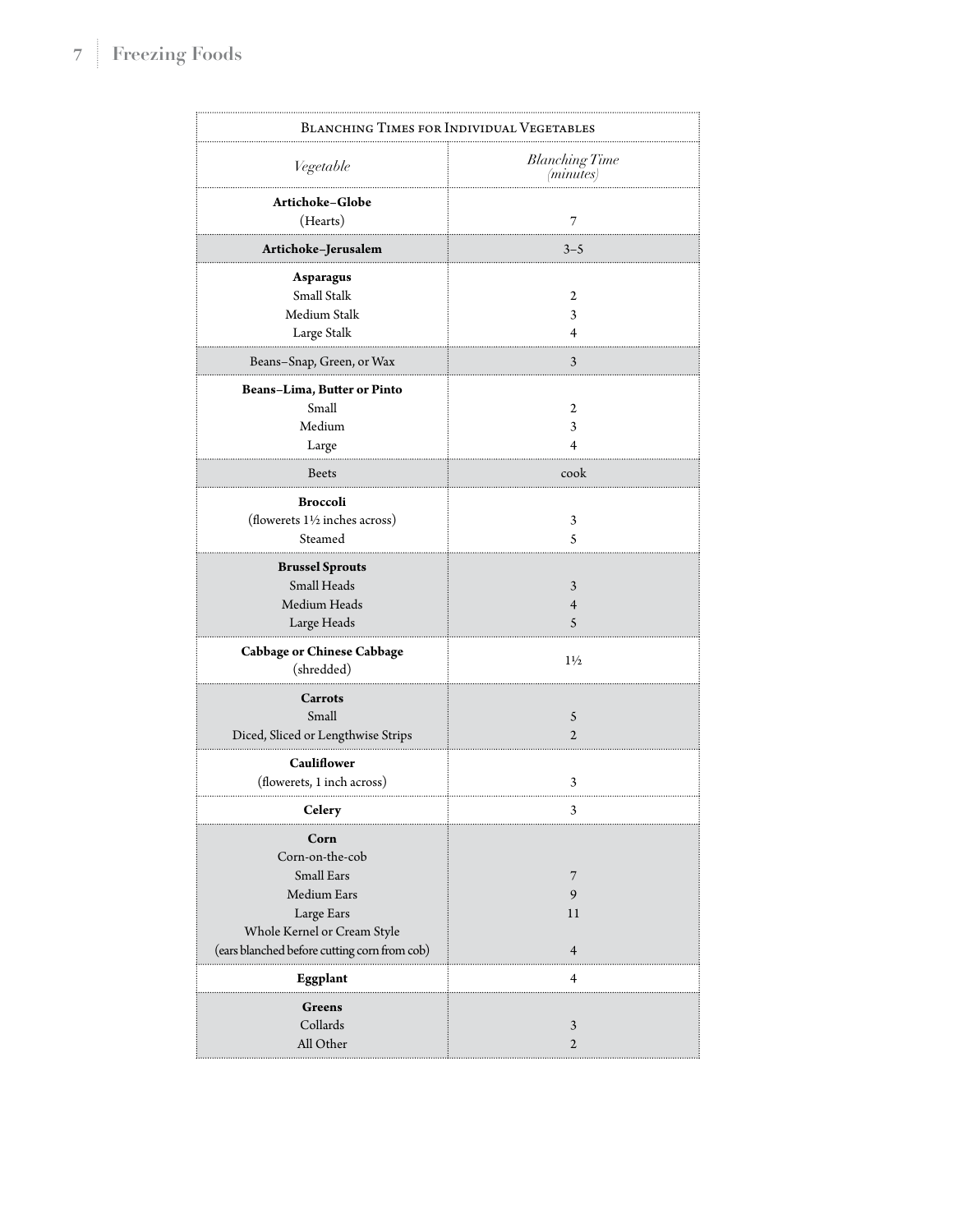| <b>BLANCHING TIMES FOR INDIVIDUAL VEGETABLES</b> |                                             |  |  |
|--------------------------------------------------|---------------------------------------------|--|--|
| Vegetable                                        | <b>Blanching Time</b><br>( <i>minutes</i> ) |  |  |
| Kohlrabi                                         |                                             |  |  |
| Whole                                            | 3                                           |  |  |
| Cubes                                            | 1                                           |  |  |
| Mushrooms                                        |                                             |  |  |
| Whole (steamed)                                  | 9                                           |  |  |
| Buttons or Quarters (steamed)                    | 9                                           |  |  |
| Slices (steamed)                                 | 5                                           |  |  |
| Okra                                             |                                             |  |  |
| Small Pods                                       | 3                                           |  |  |
| Large Pods                                       | 5                                           |  |  |
| Onions                                           |                                             |  |  |
| (blanch until center is heated)                  | $3 - 7$                                     |  |  |
| Rings                                            | $10-15$ seconds                             |  |  |
| <b>Peas–Edible Pod</b>                           | $2 - 3$                                     |  |  |
| Peas-Field (blackeye)                            | $\overline{c}$<br>.                         |  |  |
| Peas–Green                                       | $1\frac{1}{2} - 2\frac{1}{2}$               |  |  |
| Peppers-Sweet                                    |                                             |  |  |
| Halves                                           | 3                                           |  |  |
| Strips or Rings                                  | $\mathfrak{D}$                              |  |  |
| Potatoes–Irish (New)                             | $3 - 5$                                     |  |  |
| Pumpkin                                          | cook                                        |  |  |
| Rutabagas                                        | 3                                           |  |  |
| Soybeans–Green                                   | 5                                           |  |  |
| Squash-Chayote                                   | 2                                           |  |  |
| Squash–Summer                                    | 3<br>$\cdots$                               |  |  |
| Squash–Winter                                    | cook                                        |  |  |
| <b>Sweet Potatoes</b>                            | cook                                        |  |  |
| <b>Turnips or Parsnips</b><br>Cubes              | 3                                           |  |  |

Source: The University of Georgia Cooperative Extension, So Easy to Preserve. Bulletin 989. 2006.

# **Microwave Blanching**

Microwave blanching is not recommended. Research has shown that heating may be uneven and some enzymes may not be inactivated. Off flavors and loss of texture and color may result. Microwave blanching has not been shown to save time or energy.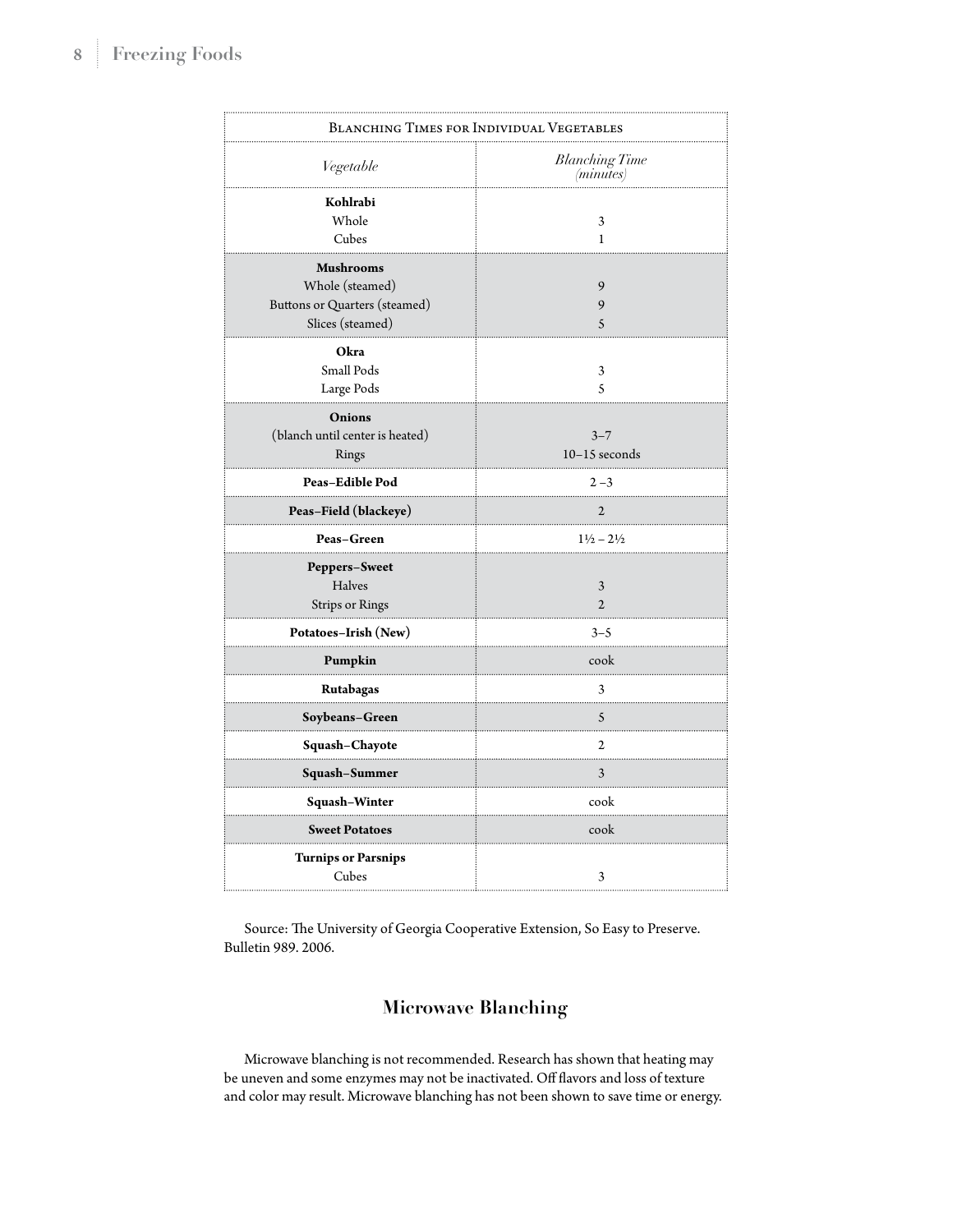### **Packaging**

To freeze food properly, the packaging material must be:

- airtight
- moisture-proof
- odor-proof
- vapor-proof

#### Correct packaging of food:

- prevents drying out
- preserves food value and flavor
- preserves texture and color

There are a variety of freezing products available – aluminum foil, plastic containers, freezer paper, freezer bags and transparent film to name a few. When using freezer bags, press the air from the bag, since air promotes loss of quality in frozen foods.

If you want to use glass jars for freezing, choose wide-mouth dual purpose jars made for freezing and canning. They are tempered for extremes in temperature and the wide mouths allow easy removal of partially frozen food.

# **Head Space**

Foods expand as they freeze, so leave some room in the top of your package to allow for this.

| HEAD SPACE TO ALLOW BETWEEN PACKED FOOD AND CLOSURE |                                    |                    |                                      |                       |  |  |
|-----------------------------------------------------|------------------------------------|--------------------|--------------------------------------|-----------------------|--|--|
|                                                     | Container with wide<br>top opening |                    | Container with narrow<br>top opening |                       |  |  |
| Type of<br>Pack                                     | Pint                               | Ouart              | Pint                                 | Quart                 |  |  |
| Liquid<br>pack*                                     | $\frac{1}{2}$ inch                 | 1 inch             | $3/4$ inch                           | $1\frac{1}{2}$ inches |  |  |
| $_{\rm Dry\,pack^{**}}$                             | $\frac{1}{2}$ inch                 | $\frac{1}{2}$ inch | $\frac{1}{2}$ inch                   | $\frac{1}{2}$ inch    |  |  |

\*Fruit packed in juice, sugar, syrup or water, crushed or pureed fruit or fruit juice. \*\*Fruit or vegetable packed without added sugar or liquid.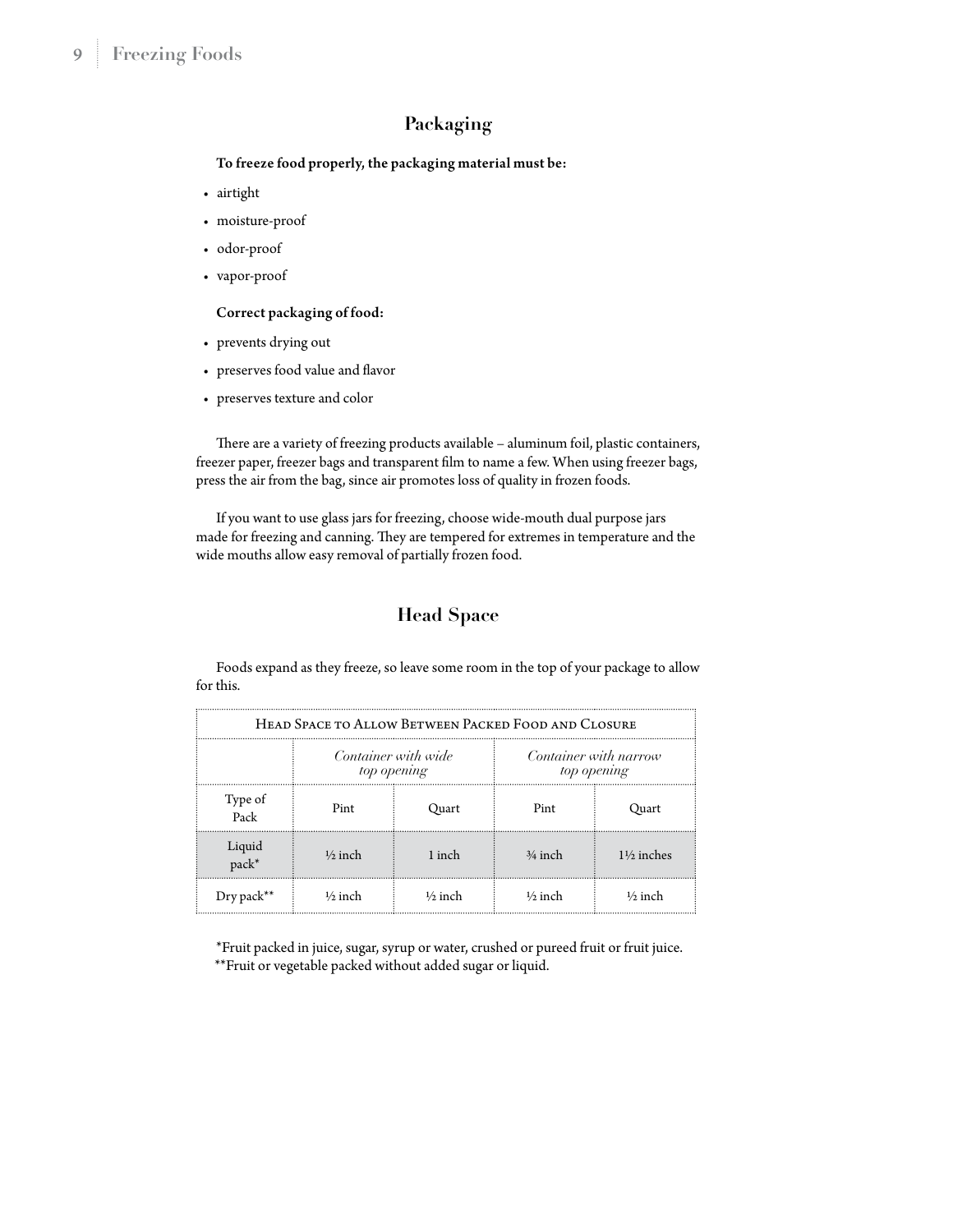#### **Stocking Your Freezer**

Be systematic about stocking your freezer. A dated check list or inventory tells you exactly what's on hand, what needs replenishing and which foods to use soon. Post the list near the freezer for quick reference. This information can be a tremendous help in meal planning. Be sure to include the kind of food, freezing date and number of servings. You should also date the commercially frozen food you buy. Rotate the contents of your freezer so the first foods in are the first foods out.

| <b>FROZEN FOOD INVENTORY</b> |      |                                |           |  |  |  |
|------------------------------|------|--------------------------------|-----------|--|--|--|
|                              |      | Freezing Date Servings/Package | #/ $pkgs$ |  |  |  |
| Chicken Breasts              | 3/18 |                                |           |  |  |  |
| <b>Broccoli</b>              | 5/2  |                                |           |  |  |  |
| <b>Strawberries</b>          | 5/20 |                                | 12.       |  |  |  |
| Ground Beef                  | 6/1  |                                |           |  |  |  |
| Corn                         | 7/10 |                                | 15        |  |  |  |

#### **Thawing Food Safely**

The recommended ways to thaw foods are:

- placing package in the refrigerator (in a container to avoid dripping on other foods)
- putting package in cold water in a waterproof wrapping (Change water often to keep it cold)
- using microwave oven (on defrost cycle)

Vegetables and fruits can be cooked without thawing. Thawing meat before cooking generally produces a product that receives uniform heating. When thawing food in the microwave, cook immediately, since some parts of the food have started to cook.

Do not thaw food at room temperature. Bacteria will begin to multiply on the surface of the food while the interior is thawing.

> Suppose you thaw some food for dinner and change your plans? Can the food be refrozen? Or, what if your freezer fails?

> > Food that contains ice crystals or is refrigeratorcold can be refrozen. Discard any thawed food that reached room temperature and remained there two hours or more. Immediately discard anything with a strange color or odor.

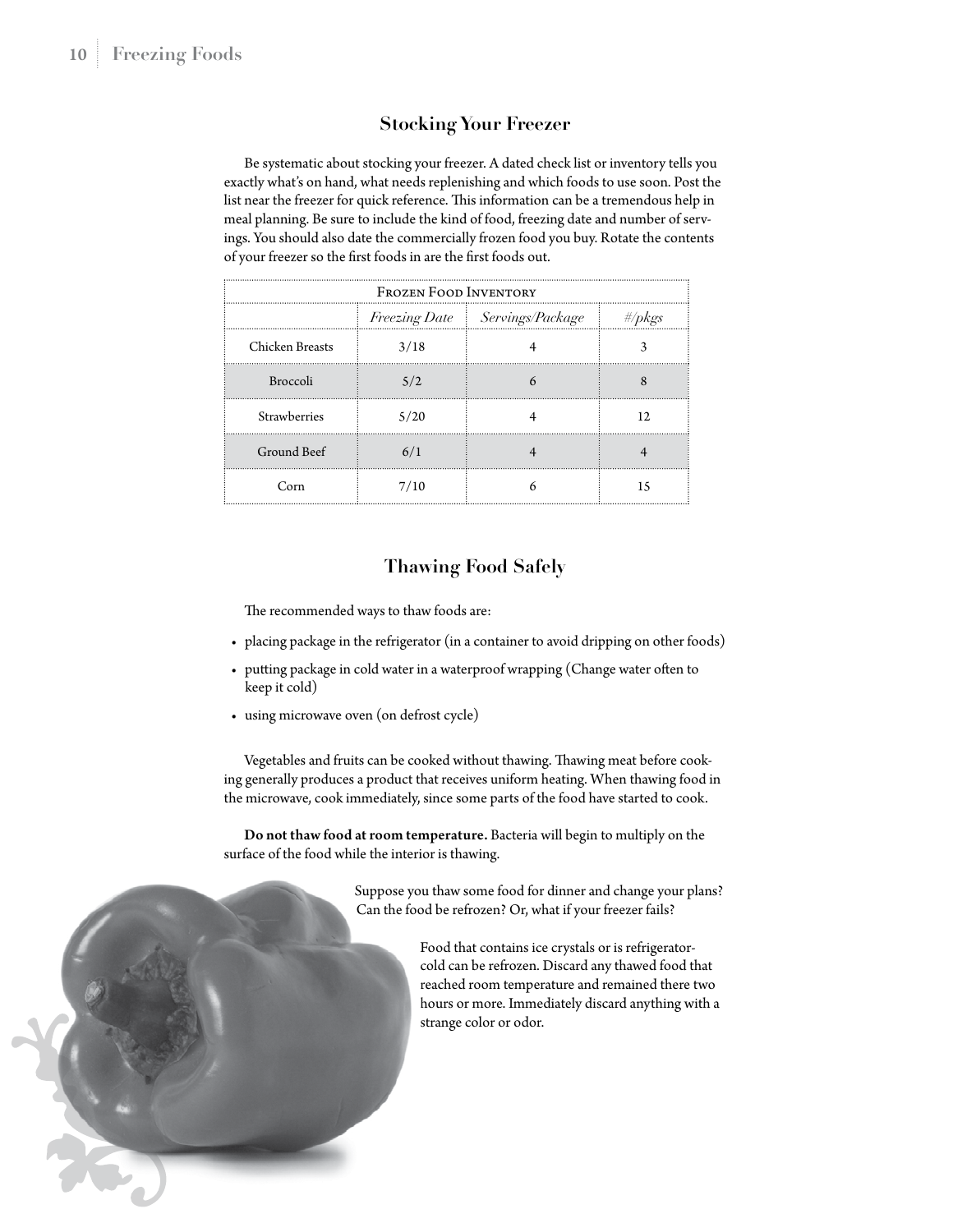#### **Freezing Foods Questions and Answers**

The following section of questions and answers summarizes some of the information in this publication as well as presenting some new information.

1. What is meant by blanching? **Q**

 $\bf{A}$  Food is dipped or plunged into boiling water or steamed for a given length of time.

2. Can I freeze meat in its store wrapper? **Q**

 $\blacktriangle$  It depends on the type of packaging. Foods in newer types of packaging, called "modified atmospheric packaging" (MAP), can be frozen in the original wrap. Meat in this type of packaging is less likely than meat in traditional packages to lose moisture and develop freezer burn. Meats in this modified packaging come to stores already wrapped and ready for sale.

3. Can I use foods that are freezer-burned? **Q**

 Foods with freezer burn are safe to eat if properly cooked, but their tissues on **A** the outer surface will remain tough and off-flavored. Color changes (graying) are usually visible on surfaces of freezer-burned food.

4. Can I safely use meats that have been frozen for three years? **Q**

 $\mathbf A$  Yes, meats frozen three years and held at 0 F may be safely consumed if properly cooked, but expect a poor flavor.

- 5. You say foil is okay for wrapping, but it always rips and comes off. What am I doing wrong?
- $\blacktriangle$  Foil is very susceptible to punctures and tears. Freezer films and film-coated paper are better choices. Large-size freezer bags also make good packages.
- 6. My frozen puree has a sticky residue all over the outside of the container. It **Q** seems to be from the inside of the container. What did I do wrong? Is it safe to use?
- $\blacktriangle$  Juices and purees expand during the freezing process. It's possible you packaged the puree with too little headspace. In this case, some of the puree leaked through the container seal and ran down the outside of the container. Contents would be safe to use, but may have a freezer or oxidized flavor.
- 7. My green beans look all shriveled when I take them from the freezer. I **Q** blanched them and froze them in a rigid plastic freezer container. What went wrong?
- $\boldsymbol{A}$  The container did not form an airtight seal and allowed moisture vapor losses from the beans. This leaves the beans shriveled and dried looking.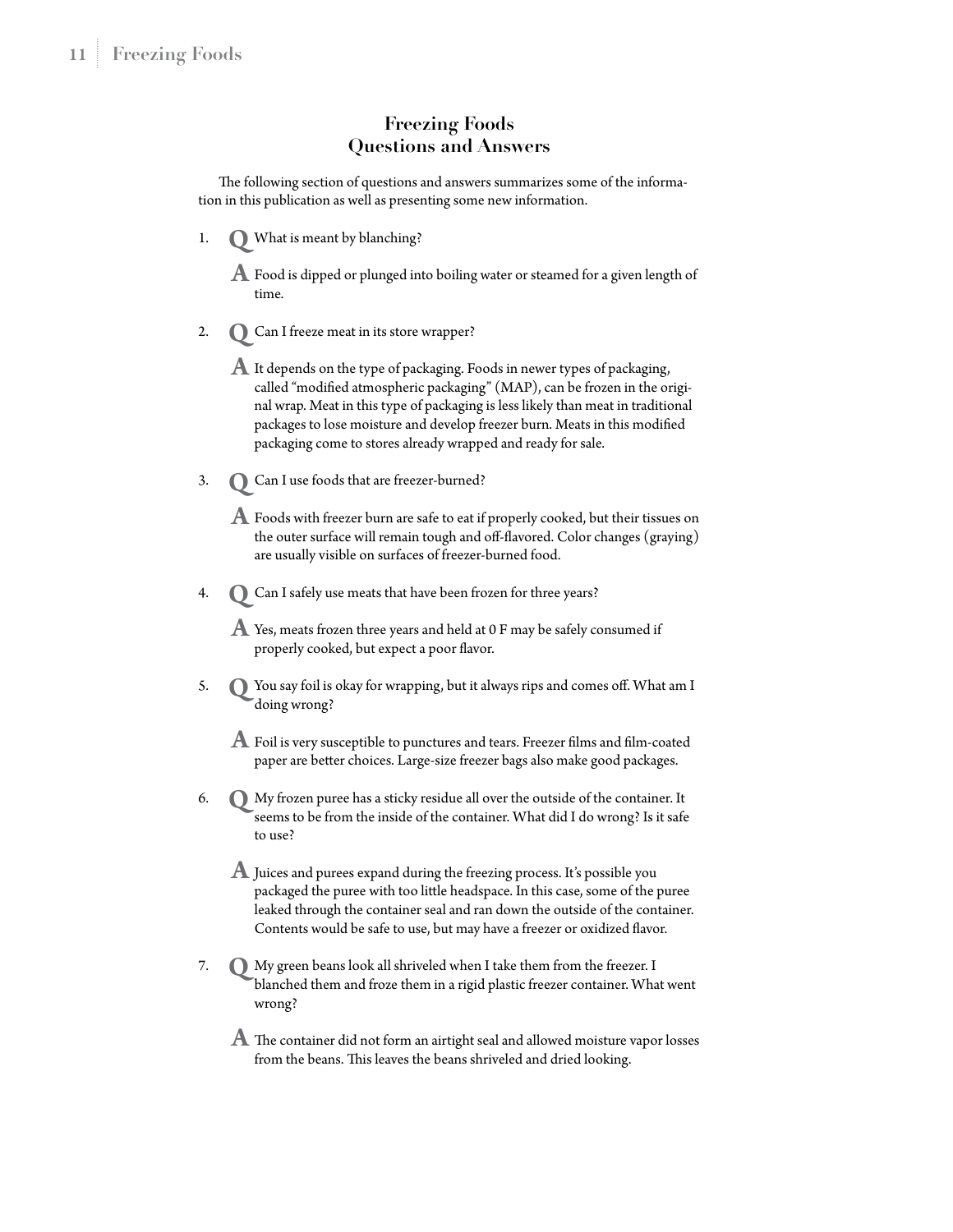- 8. Are any foods unsafe if frozen too long? **Q**
- $\mathbf A$  Not as long as they remain at 0 F or lower. However, they will be lower in quality.
- 9. My IQF-packed (individually quick frozen on a tray) frozen fruit was all stuck **Q** together when I used it. I kept it in a freezer bag. What did I do wrong?
- $\bf{A}$  IQF fruit must be frozen completely, stored quickly and sealed tightly to avoid redistribution of water in the fruit. Fluctuating temperatures inside the freezer lead to sticking among pieces of food, especially fruits that tend to form juices.
- 10. My frozen peaches turned brown. I used Fruit Fresh© . What happened? **Q**
- ${\bf A}$  Browning of frozen peaches will occur eventually even though they are treated with Fruit Fresh<sup>®</sup> or ascorbic acid. If properly treated, packaged and stored at 0 F the discoloration should not have happened within one year. Possible causes include "old" Fruit Fresh® and freezer temperatures above 0 F.
- 11. My frozen corn-on-the-cob was tough. Why? **Q**
- $\bf{A}$  Tough corn on the cob may have been caused by freezing an unsuitable variety or packages that leaked moisture vapor, causing freezer burn.
- 12.  $\bigcirc$  Can I blanch without a basket for the pot? I use a strainer type of ladle to remove my vegetables.
- $\boldsymbol{A}$  Yes, you may blanch without a specially designed blancher and basket, but you risk under- and over-blanching, which alters the taste and nutritive value of the food.
- 13. My friend freezes whole, washed tomatoes in bags, adding to them as she **Q** picks them. She takes out as many as she needs for soup and other foods. Is this an acceptable practice?
- $\bf{A}$  This practice is acceptable. It's strongly urged that a re-sealable container be used to maintain quality.
- 14. My frozen meat (pork) has an off-odor and flavor. Is it still safe to eat? **Q**
- $\bf{A}$  The pork is probably rancid. As a rule, if its freezer age is less than one year, it's acceptable to eat. Improper packaging and freezer temperatures above 0 F promote rancidity.
- 15. Frozen bread develops dried-out spots (on corners, or sides) in my freezer. I **Q** freeze it in its original wrapper as soon as I buy it. How can I avoid this?
- $\boldsymbol{A}$  Fresh bakery bread is not packaged properly for freezing. Dried-out spots are a form of freezer burn. It is necessary to repackage bread to prevent freezer burn.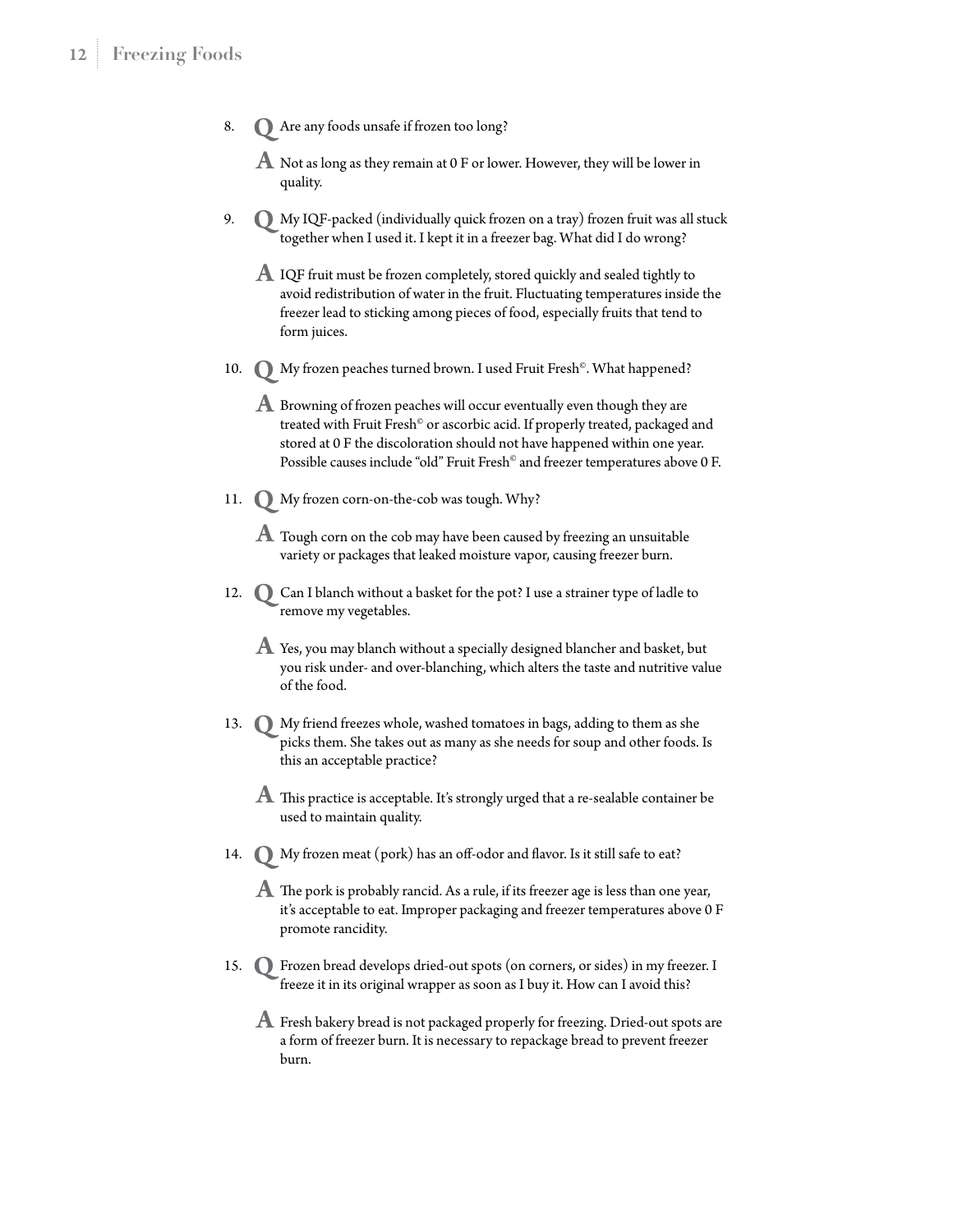- 16. Can I freeze potatoes? In what form? **Q**
- $\bf{A}$  Potatoes may be sliced or cut for French frying, blanched or pan-fried, then frozen. The freezer life for pan-fried potatoes is short (three to six months).
- 17. May all foods be frozen satisfactorily? **Q**
- $\boldsymbol{A}$  Some fruits and vegetables do not retain high quality when frozen. Lettuce, other salad greens and radishes lose their crisp texture. Tomatoes and onions also lose crispness, but these foods may be frozen for cooking purposes.

#### **In Summary**

Freezing food at home is one of the safest, easiest and most convenient methods of preserving foods. Remember that freezing does not sterilize foods; the extreme cold simply retards the growth of microorganisms and slows down changes that affect quality or cause food to spoil. By following directions for freezing food, you can enjoy high-quality, nutritious, frozen food.